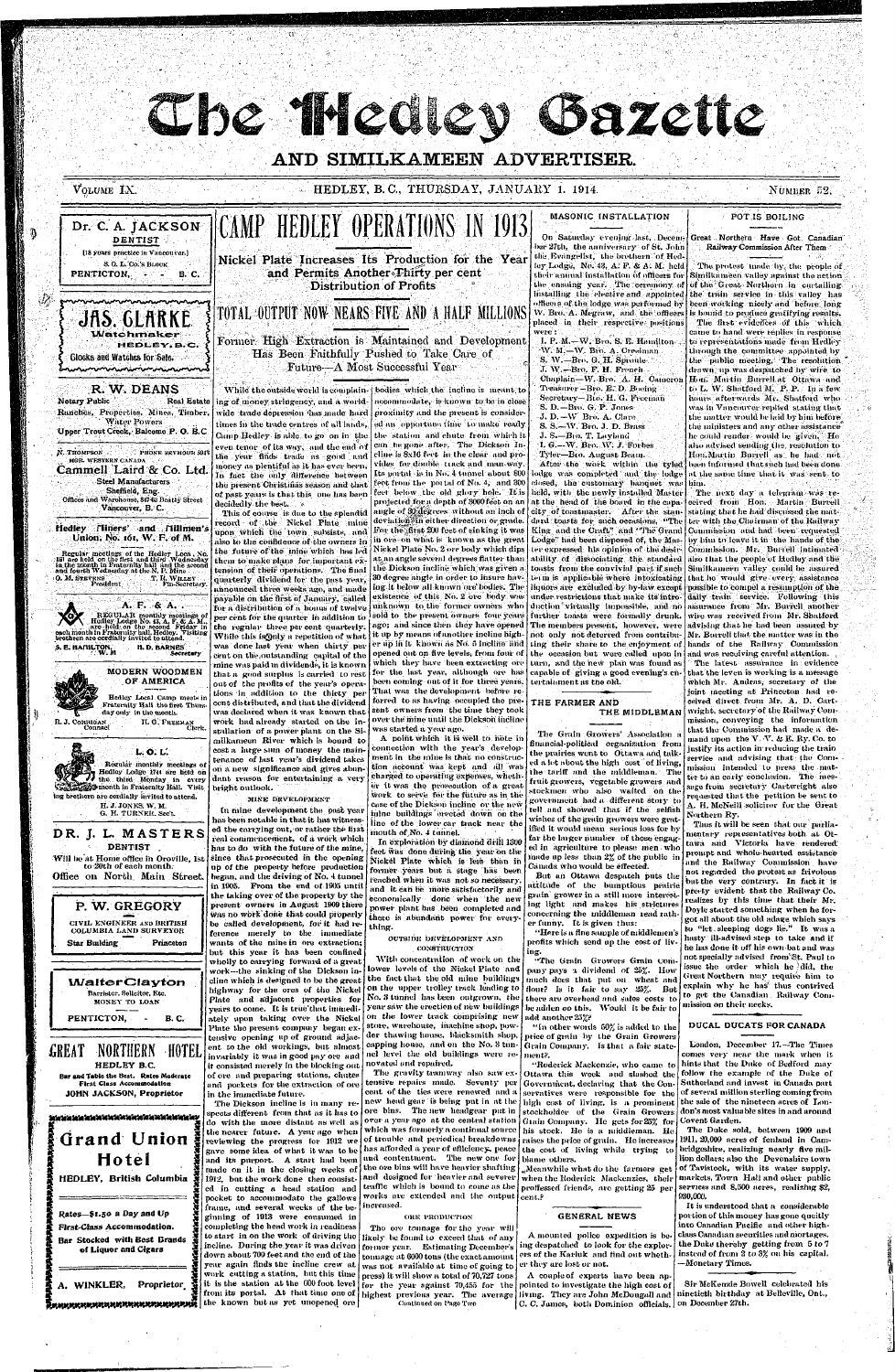## THE HEDLEY GAZETTE, JAN-1, 1914.



### Subscriptions in Advance

### Advertising Rates Measurement, It lines to the inch.

Land Notices-Certificates of miprovement, etc.<br>\$7.00 for 60-day notices, and \$6.00 for 30-day

motions.<br>
Translert Advertisements—not exceeding one<br>
inch, \$1.00 for one insertion, 25 eents for<br>
each subsequent insertion. Over one inch,<br>
16 cents per line for first insertion and 5<br>
cents per line for each subsequent

Transition is provided in the included of the incherence of the incherence in the state of the per menth of the state of the per inch per month. To constant advertisers taking larger space than four incluse, on application

A. MEGRAW, Managing Editor.

New Moon Full Moon First quar Last quar. 1913 -1914 Sun. Mon. Tues. Wed. Thu. Fri. Sat  $\mathbf{2}$ - 3  $\mathfrak{g}$ `\$ -10 - 5  $11$  $-12$  $13<sub>13</sub>$  $-14$  $15\,$  $16$ - 17 18  $19 - 20$  $-21$  $22\,$ -23  $25<sub>1</sub>$  $-26$  $27 - 28 = 29 = 30$ - 31

# EDITORIAL COMMENTS

The soundest views we have yet seen advanced in the way of assigning a cause for the high cost of living was that advanced by Hon. Martin Burrell who is convinced that it is merely the working out of the unerring law of supply and demaind. He has been making a close study of the last census and finds abundant evidence of transgression of the natural order of things to invoke the penalties of the the law of supply and demand. The census figures show that the rural population of Eastern Canada has been falling off and the urban population has been increasing. This lessening of the producers of food and increase of consumers of food can have no other effect than that of increasing the price of food stuffs. He goes still  $\int_{0}^{8}$  done for two seasons nor will be done more in detail into the census statistics which indicate a most alarming reduction in the number of cattle, sheep and swine kept by the average mixed far- the near mixed may wither has witnessed the mer. It is very true that those who struggle from insufficient power, but , have stayed with the soil and  $% \mathcal{N}$  who are  $\mathcal{N}$ using their wits to direct their attention to the raising of farm products that offerthe prospect of the briskest demand are making more money to- mare Meg, riding away from the day than ever they did, but that, only witches. Each of them is trying to helps to prove that a lessening of the production of food products and a marked increase in the number of consumers of food has made the cost of living abnormally high.

only constituted a record month for the year but was the highest for one January was high month, but the highest nionth in the history of the mill was September 1912 when a tonmage of 6108 tons and a value of  $\$16.38$   $\vert$ 

per ton permitted a total mill recovery of \$96,055.85. In August, we gave the gold production up to end of July for Hedley,

\$5,101,372.87. Adding thereto the mill returns for the following four months and the estimate of \$63,000 for Decem-4913, approximately to \$5,413,721.07.

IMPROVEMENTS TO PLANT Reference has been made to new boildings at the mine- and repairs and new equipment for the gravity train. There have also been improvements to the plant in Hedley. These have been principally about the power house, for there has, been little if any change in the mill. A new hoist was installed at the tipple to handle the heavier volume of freights traffic to the mine, the old hoist, being too light, to be depended on when subjected to heavier strains. In the power house advantage was taken of the period of high water to overhaul the steam plantafter its long seige during the winter. The battery of boilers which were each suspended from wooden heams shed between Sixteen and Eighteen are now hung from iron girders and Mile Creeks. This property is owned these resting on concrete piers. The section of the power house which contained the boilers did not conform with the rest of the building and the roof over the boilers was too low. This section was therefore rebuilt so as to conform with the rest of the building which brought the roof several feet higher than before.

The question of enlarging the mill is it present in abeyance until the new power plant has been completed and in operation. Meanwhile, however, a large mew rock breaker has been ordered and is now here awaiting installation although it is doubtful whether sufficient power will be available to drive it before the period of high water comes around in a few months to relieve the situation.

#### THE POWER SITUATION

At present the available power is that furnished by the auxiliary steam plant and the mitural flow of Twenty Mile Creek | at this season of the year, which is limited, for no pumping at Twenty Mile lake has been again. The main motive power at the present therefore is Princeton coal. and this will have to be relied on for the next three months or more. Winat last deliverance is at hand. For the next three or four-months, it is true, the possibilities are dire and general superintendent Jones may be likened to Tam o' Shanter on his old grey reach the running water. Tam made 'the key-stane,o' the brig" but at the ost of old Meg's tail, for the poet tells

purchase which was one of the very important events of 1912. Nothing month ever made in the mill. But it further has been done with the prop did not give the highest return in erty since, as the time is not opporamount of value, I In that respect tune and its exploration belongs to future policy. This year however, witnessed similar exploration by dia mond drill on property in Twenty Mile canyon to serve for bonds on var jous properties which are held by a group of capitalists made up principally of leading shareholders in the Hedley Gold Mining Company. The eamp was established at great difficulty and expense and faithful work with three shifts' was pot in for about bers will being the total production of four-months. Much valiable data was gold for the Nickel Plate to the end of secured which, has been valuable both. for the bond-holders and for the Hedley Gold Mining Company. They obtained compressed air from the Nickel Plate during the months when the water power was strongest and paid liberally therefore, Work was closed down about the end of September and we have been given to understand that satisfactory arrangements have been made between the boudholders and the owners which will permit resuming operations in the spring. The amount expended on the properties was something over \$40,000.

WORK ON THE OREGON

Another property in the camp which witnessed faithful work during the vent was the Oregon on the east side. of the Similkameen and on the waterby a syndicate represented locally by Mr. F. H. French and all his associates are well-known here being former Hedleylees. Work began with two men in the early spring and was carried on until a few weeks ago. About 60 feet or more of tunneling was done and also some surface propecting and encouraging results were obtained.

Moyer, the president of the Western Federation of Miners was kidnapped from Calumet, Michigan. As yet there is only his own story to explain the manner in which it was done, but the affair seems to have been very bad tactics on the part of those opposed to





# A SERVICE BUSINESS MEN APPRECIATE

The complete and valuable service rendered by the Bank of British North America has seened and retained the accounts as well as the confidence of a goodly proportion of Canada's prominent business men. The same service awaits you, whether your account be large or small.

Hedley Branch,

- C. P. Dalton, Manager

TAKE A LOOK AT OUR WINDOW DISPLAY

# FOR FREE GIFTS

CREELMAN & LYALL HEDLEY, B.C. **FRASER BLOCK** 

WANT THE BEST Y ( ) [ ] IT ALWAYS PAYS BEST

## There are Two Kinds of Printing

The one is turned out by the man who believes that anything cos, but the other by the one who values the reputation of his establishment too highly to allow any work to go out which will not do him credit.

There is just as good work being done in country offices as in the cities, and often as poor work in the cities as in the worst country shops

In Prices the country office can do just as well for you and you save the express. The city printer may get his stock a trifle cheaper by saving the local freight, buthis rent and other overhead expenses are higher, and in  $\phi$ the end he is obliged to charge as much or more than the

HEDLEY GAZETTE

country printer will charge for the same class of work.

is prepared to do any kind of work that may come along.

No order too small and none too large.

CAMP HEDLEY OPERATIONS IN 1913

Continued from page one

assay value for the year is also a little higher than the year before and is likely to hold to about \$12.05 per ton although some months it had dropped considerably. The tonnage and values month by month are as follows:

| Tons<br>Month milled                           | Assay<br>value | Mill<br>recovery. |
|------------------------------------------------|----------------|-------------------|
| January6002                                    | \$11.11        | \$84,721.00       |
| February5620                                   | 14.58          | 81,908.80         |
| March5507                                      | 14.50          | 79,824.60         |
|                                                | 12.50          | 75,535,40         |
| $\text{May.} \ldots \ldots \ldots \ldots 6007$ | 13.28          | $-79,760.80$      |
| June 6087                                      | 10.89          | 66,319,00         |
| July5905                                       | 12.10          | 71,441.60         |
| $\mathrm{August.}\dots\dots.5892$              | 0.53           | 56,187.40         |
| September 5430                                 | 11.74          | 63,790.40         |
| October. 5830                                  | 10.39          | 60,595,20         |
| <b>November6103</b>                            | 10.28          | 65,775,20         |
| Dec. (estim't'd) 6000                          | 10.50          | 63,000.00         |

The percentage of extraction for the year was 94 and 77 per cent of it is recovered in the concentrates and the balance in the cyanide. This does not necessarily mean that there is no longer any free gold contents, but as the alleged lessening of free gold caused them to abandon amalgamation some two or three years ago, all the free gold there may be in the ore, and there appears to be considerable at times, is caught with the concentrates.

It will be noted from the above tonnage month by month that November was high month in regard to the

"Ae spring brought all her master hale But left behind her ain grev tail" It is another kind of spring that Mr. Jones is trying to win, and Tam o' Shanter didn't wish more ardently for the floods of bonnie Doon than will G. P. to hear the boulders rolling again in Twenty Mile.

#### A year ago the Gazette spoke of the greater power questior.", which is the development of power on the Similkameen river and now we can point to it as a matter already under way. A gang of men have been at work for several weeks excavating in the hed of the river for the dam which is to cross the river at a point adittle below the mouth of Twenty Mile, and a few days more will see them commencing to put in the cement. The plan is to have the dam completed before the high water in the spring, and after the frost comes out of the ground work will begin on the flume and power house, and by the time the 1914 supply of water in Twenty Mile has begun to lose much of its effectiveness, it is hoped that the new power will be ready. With the completion of the new plant, the present power house will become an electric sub-station and compressor room. The power developed will be maximum 1800 horse and at a voltage of 6600 volts, so that transformers will be needed at the present power house to reduce to 2300 volts which is the unit of the generator in the present plant. It is the intention, however, to maintain both the present steam plant and the present water plant intact.

#### THE CLIFTON OPERATIONS

In the Gazette's review of a year ago quantity of ore milled and that not reference was made to the Windfall ADVERTISE IN THE GAZETTE

# **BARGAINS**

# By HOLLAND.

WOMEN spend more money than men, and they spend it wiser. They not only buy most of the articles used in the home, but they also buy for their children and often-for their men folks.

Women also read the advertisements more than men do. This makes them better and safer buyers than men. They have equipped themselves with the knowledge that makes them effective.

They know the best stores, the best merchandise, the best values. By reading the advertisements women are enabled to shop more economically, to make the money go farther

A. MEGRAW

NOTARY PUBLIC

Conveyancer, Real Estate, Mines,<br>Crown Grants Applied For<br>Under Land Act and<br>Mineral Act.

Ocean Accident and Guarantee Co.

Agont for:

Mutual Life of Canada.

Maryland Casualty Co

Hudson Bay Insurance Co.

**KNOWLEDGE IS** MONEY IN DOING SHOPPING



County Court of Yale

A sitting of the Count Pouse. Princeton, Tuesday, 6th day of January, 1914, at the hour of 2 o'clock in the afternoon. By command.

**HOTEL SIMILKAMEEN** 

HEDLEY, B.C.

An Up-to-date First-Class Hotel

**RATES MODERATE** 

Registrar County Court

THE

Colar mining rights of the Dominion, in<br>
Colar mining rights of the Dominion, in<br>
Manitoba, Sakatchewan and Alberta,<br>
the Yukon Territory, the North-west Terri-<br>
tories and in a portion of the Province of Bri-<br>
(she Columb to one applicant.

Application for a lease must be made by the applicant in person to the Agent or Sub-Agent of the district in which the rights applied for arc situated.

In surveyed territory the land must be described by sections, or legal sub-divisions of sections, and in unsurveyed territory the tractions, applied for shall be staked out by the applicant himself.

Each application must be accompanied by a<br>fee of \$5 which will be refunded if the rights<br>applied for are not available, but not other<br>wise. A royalty shall be paid on the merchant-<br>able output of the mine at the rate of fi ner ton

The person operating the mine shall furnish the Agent with sworn returns accounting for the full quantity of merchantable coal minering rights are not being operated, such returns should be furnished at least once a year.

The lease will include the coal mining rights. The lease will include the coat mining rights.<br>
only, but the lesse may be permitted to par-<br>
chase whatever available surface rights may<br>
be considered necessary for the working of the<br>
mine at the rate of \$10.00 an acre.

For full information application should be<br>made to the Secretary of the Department of<br>the Interior, Ottawa, or to any Agent or Sub-<br>Agent of Dominion Lands.

W. W. CORY,

Deputy Minister of the Interior. 

TRY THE

Hedley Gazette

for

Fine Job Printing

Office at HEDLEY, B. C.

F. J. DOLLEMORE

# Proprietor.

45-4

Synopsis of Coal Mining Regulations.